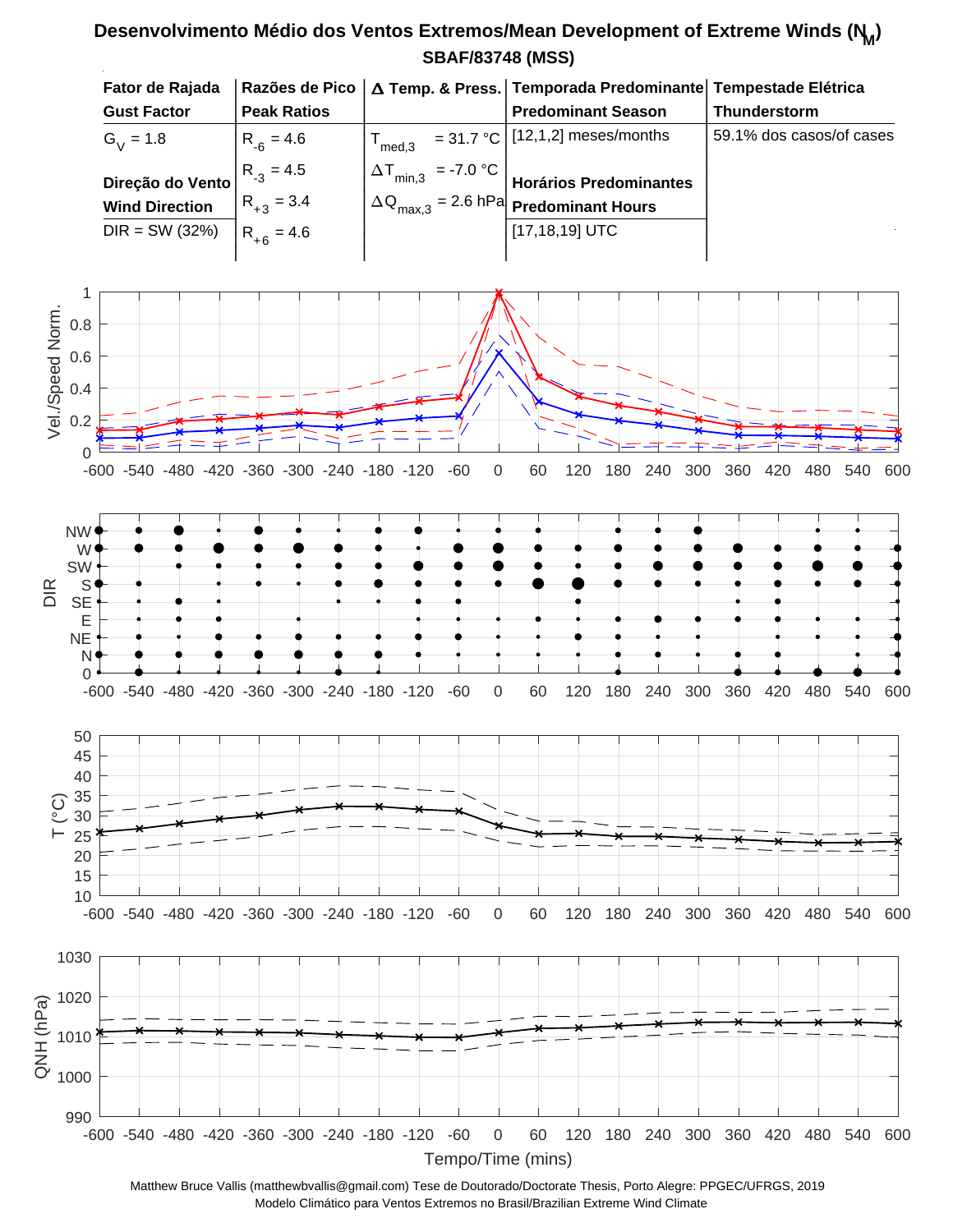## **SBAF/83748 (MSS) Desenvolvimento Médio dos Ventos Não-Sinóticos/Mean Development of Non-Synoptic Winds (N<sup>N</sup> )**



Matthew Bruce Vallis (matthewbvallis@gmail.com) Tese de Doutorado/Doctorate Thesis, Porto Alegre: PPGEC/UFRGS, 2019 Modelo Climático para Ventos Extremos no Brasil/Brazilian Extreme Wind Climate